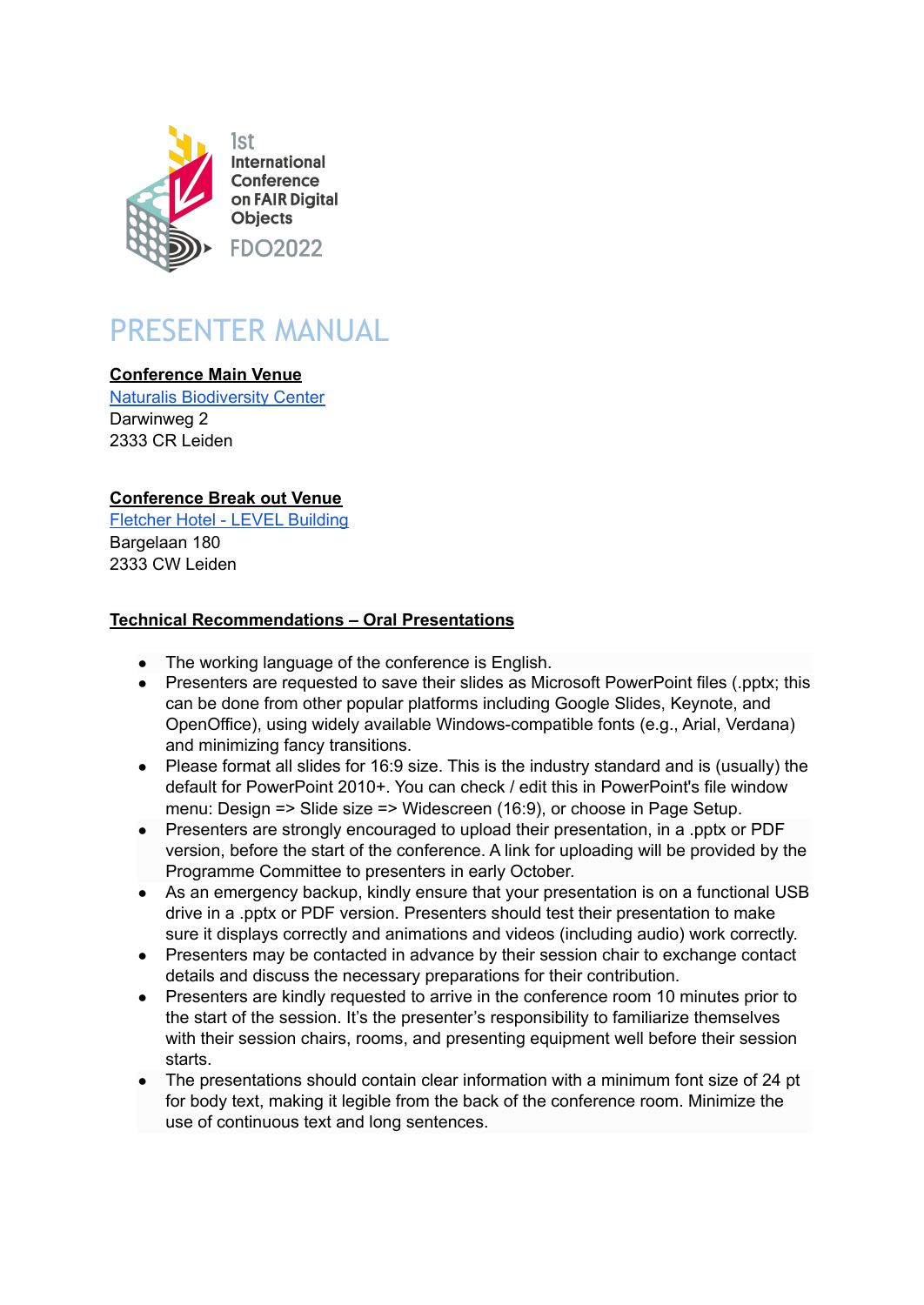- There will be a Windows PC available in the meeting room for presenting your slides. Technical assistance will be available upon request throughout the entire conference. Assistance can be requested via the room coordinator.
- If you are preparing for a computer demo that requires access to the internet please have a backup plan in case of network issues.
- The Code of [Conduct](https://www.fdo2022.org/e2/site/fdo/custom/site/upload/file/code_of_conduct_1st_fdo_conference.pdf) permits and encourages the sharing of information from this conference. If you have slides or posters with sensitive information that should not be shared or photographed, please designate this with a crossed out Twitter sign and inform your audience.
- Remember this is a diverse international audience who may not be familiar with customs, acronyms, people, and jargon used in your speciality. Help everyone appreciate your work by speaking clearly and explaining potentially unfamiliar terms and not referring to people by their first name only. It is also strongly recommended to avoid jokes on sensitive topics such as religion, sex, gender, etc. (see also, [Code](https://www.fdo2022.org/e2/site/fdo/custom/site/upload/file/code_of_conduct_1st_fdo_conference.pdf) of [Conduct\)](https://www.fdo2022.org/e2/site/fdo/custom/site/upload/file/code_of_conduct_1st_fdo_conference.pdf)

## Tips and useful links

Need more tips on preparing your presentation?

- Use sans-serif fonts (e.g., Arial, Verdana)
- Provide high contrast between text and background
- Avoid color blindness traps (e.g., requiring viewers to distinguish between reds and greens on your chart) see:
	- <https://www.color-blindness.com/coblis-color-blindness-simulator/>
- Do not use all uppercase letters (more difficult to read)
- Minimize the amount of text on each slide
- Minimize the number of slides in your presentation
- Use high quality graphics/images but no larger (file size) than necessary for the screen resolution
- Present a story for your audience and put your work in context
- Practice your presentation and make sure you have time for questions

See <http://www.makeuseof.com/tag/10-tips-for-preparing-a-professional-presentation/> and <https://www.presentationpoint.com/blog/best-powerpoint-screen-resolution/> for additional tips

#### **Technical Requirements – Poster Presentations**

- Approved abstract authors can hang their posters at Naturalis Biodiversity Center, beginning Wednesday, 22 October 2022, 09:00 hrs. Posters should remain available for viewing for the duration of the conference.
- Poster size A0 is recommended (84.1 x 118.9 cm). Posters cannot be larger than the size of the poster panels (100 cm wide by 125 cm high).
- Poster presenters are strongly encouraged to produce an individual poster rather than using multiple sheets of A4 paper.
- Posters must be designed and presented in **portrait** (vertical) orientation. Posters designed in landscape (horizontal) orientation will not be accepted or will be disqualified.
- Poster presenters are responsible for bringing their own printed posters. There are no printing facilities at the conference venue.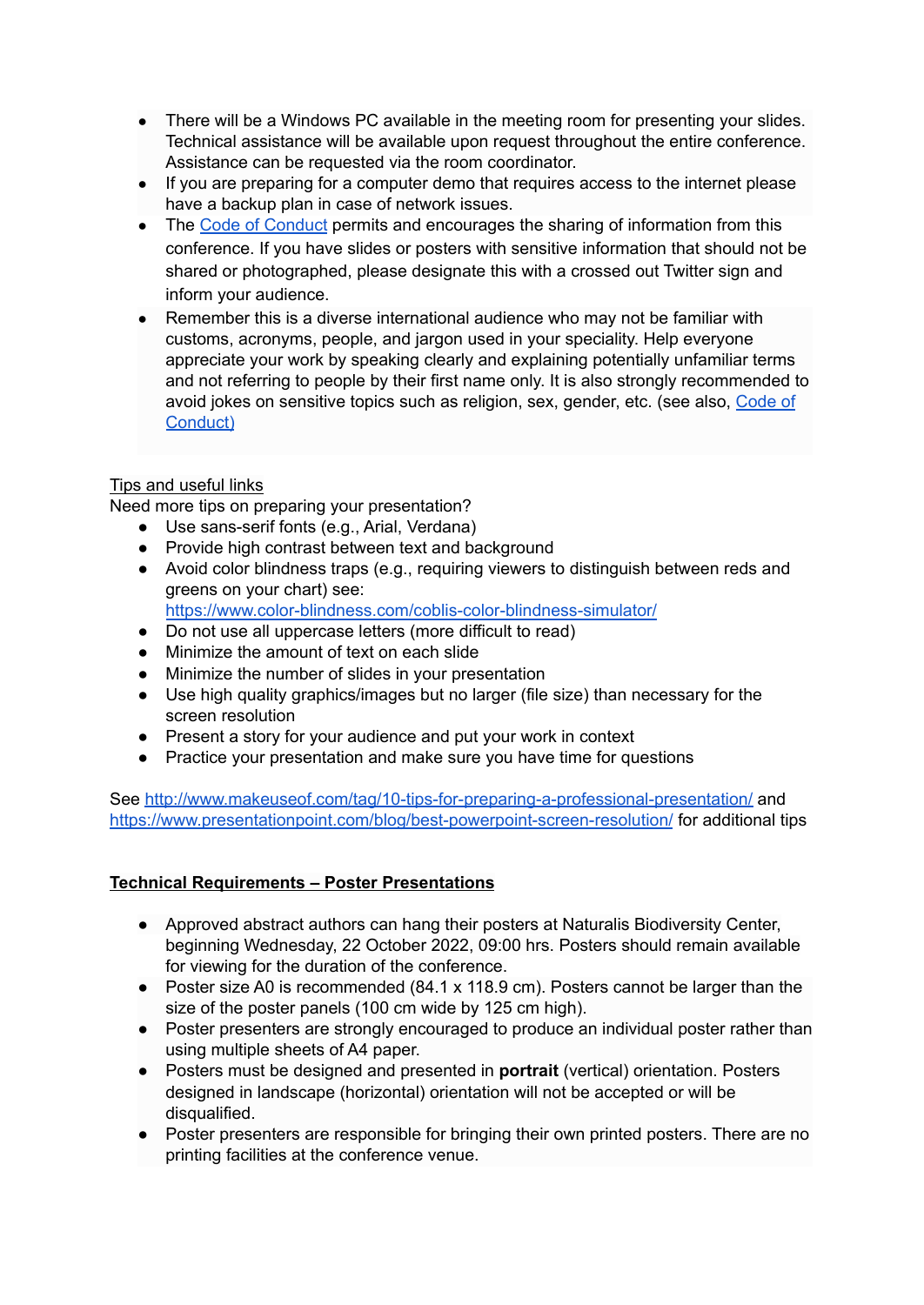- To arrange for local printing near the venue, see: Copy Copy [Leiden](https://www.copycopyleiden.nl/en/) ([info@copycopyleiden.nl\)](mailto:info@copycopyleiden.nl) - city centre of Leiden. Poster print orders must be made in advance.
- Poster presenters are responsible for affixing their own posters to the panels provided at the conference venue. Fixing materials will be provided. Each poster panel will be labelled with a number/reference that you will be informed about before the conference. It is recommended that you provide your contact details on your poster.
- Avoid colour combinations that are difficult to read.
- Tell a story with your poster. It should have background context including what you are trying to do and why; how you are accomplishing your goals and why you took this route; what you've learned and what still needs to be done; and any conclusions, applications, implications propelling the study of biodiversity data science into the future.
- In general, the poster should be self-explanatory for when you are not nearby
- Please remove and take your poster with you at the end of the conference. Posters that are not removed by Friday, 28 October 2022, 16:00 hrs, will be disposed of. The organising committee will not keep nor forward forgotten posters to any presenter.

## Useful links

How to create a research poster: [https://guides.nyu.edu/posters](http://guides.nyu.edu/posters) Design and Layout: <https://www.makesigns.com/tutorials/poster-design-layout.aspx> Designing conference posters: <http://colinpurrington.com/tips/poster-design>

# **Presenter Registration**

Registration and payment for the FDO2022 conference is required for all presenters and session organizers. Click [HERE](https://www.aanmelder.nl/fdo2022/subscribe) to register. Each conference participant, including workshop organizers and presenters, must register separately for the conference and pay the conference fee.

## **Meeting Set-Up / Technical Equipment**

As a standard, all meeting rooms will be set up in theatre style unless a particular session requires a different setting.

Each meeting room will be equipped with the following: a projector, screen (for a projection in size 16:9), a laptop (for the usage of e.g. PowerPoint), an HDMI connecting cable, a sound system for playing videos, and speaker and audience microphone(s) if the meeting room size requires it.

## **Flight and Hotel**

All presenters are responsible for making their own flight and hotel arrangements. For more information on the suggested hotels, please visit the [website](https://www.fdo2022.org/logistical-information/accommodation).

#### **Code of Conduct**

By attending or participating in any event during *FDO2022*, you agree voluntarily to abide by this Code of [Conduct.](https://cdn.aanmelderusercontent.nl/i/doc/d75c55156467c80379420d44688e72ed)

## **Questions**

In case of any remaining questions concerning the logistical organization of the conference (related to the conference venue, special needs for your presentation, transportation, accommodation etc.), please contact the Local Organising Committee via [info@fdo2022.org](mailto:info@fdo2022.org)